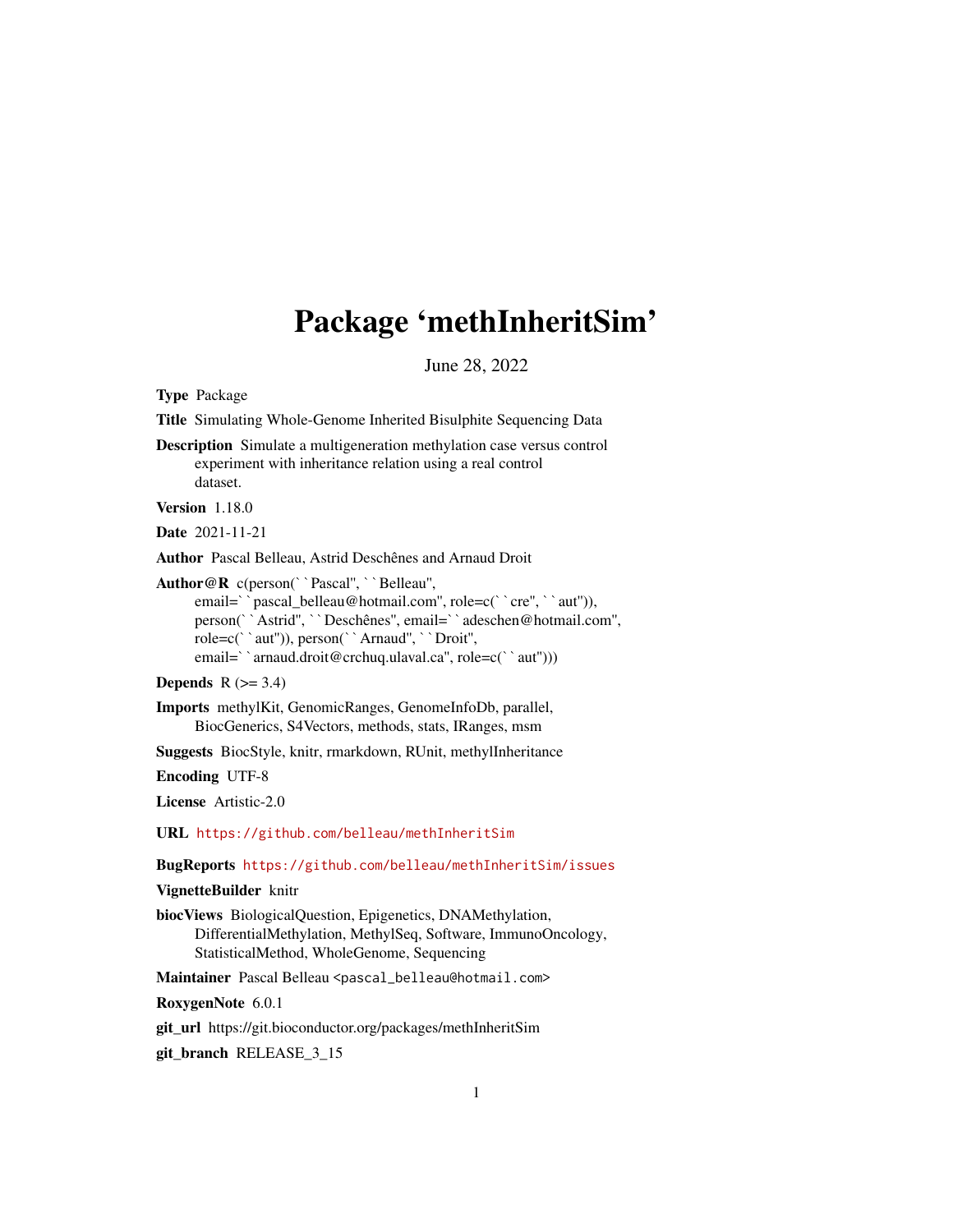git\_last\_commit 9363be5 git\_last\_commit\_date 2022-04-26 Date/Publication 2022-06-28

### R topics documented:

| Index |  |  |  |  |  |  |  |  |  |  |  |  |  |  |  |  |  | $\bullet$ |
|-------|--|--|--|--|--|--|--|--|--|--|--|--|--|--|--|--|--|-----------|
|       |  |  |  |  |  |  |  |  |  |  |  |  |  |  |  |  |  |           |
|       |  |  |  |  |  |  |  |  |  |  |  |  |  |  |  |  |  |           |
|       |  |  |  |  |  |  |  |  |  |  |  |  |  |  |  |  |  |           |
|       |  |  |  |  |  |  |  |  |  |  |  |  |  |  |  |  |  |           |
|       |  |  |  |  |  |  |  |  |  |  |  |  |  |  |  |  |  |           |

methInheritSim-package

*methInheritSim: Simulating Whole-Genome Inherited Bisulphite Sequencing Data*

#### Description

This package generates simulations of multigeneration of bisulfite data using a real control dataset.

#### Author(s)

Pascal Belleau, Astrid Deschênes and Arnaud Droit Maintainer: Pascal Belleau <pascal\_belleau@hotmail.com>

#### See Also

• [runSim](#page-3-1) for simulating a multigeneration methylation experiment with inheritance

| dataSimExample | A list containing methylation information used by some internal |
|----------------|-----------------------------------------------------------------|
|                | functions (for demo purpose.                                    |

#### Description

A list containing methylation information used by some internal functions (for demo purpose.

#### Usage

data(dataSimExample)

<span id="page-1-0"></span>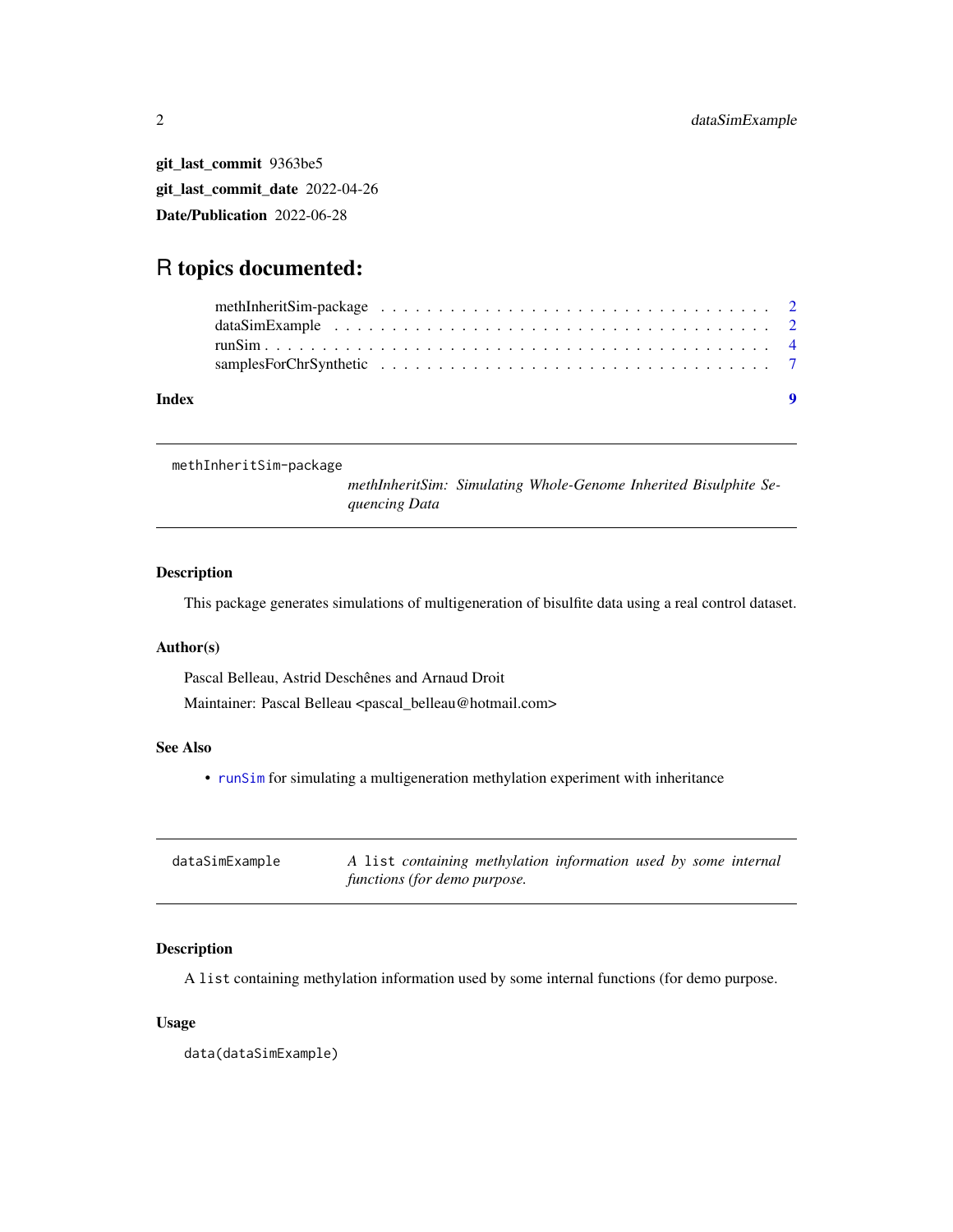#### <span id="page-2-0"></span>dataSimExample 3

#### Format

a list containing:

- stateInfo a GRanges, a synthetic chromosome as generated by getSyntheticChr function.
- stateDiff a list containing:
	- stateDiff a vector of integer (0 and 1) with length corresponding the length of stateInfo. The vector indicates, using 1, the positions where the CpG sites are differentially methylated.
	- $-$  stateInherite a vector of integer (0 and 1) with length corresponding the length of stateInfo. The vector indicates, using 1, the positions where the CpG values are inherited.
- treatment a vector of integer (0 and 1) with length corresponding the number of samples. The vector indicates which samples are control (0) which samples are case (1).
- sample.id a list of 3 list. Each entry of the list correspond to one generation (first entry = first generation, etc..). Each list contains a list of 12 entries each containing a string of character, the name of the sample.

#### Value

a list containing:

- stateInfo a GRanges, a synthetic chromosome as generated by getSyntheticChr function.
- stateDiff a list containing:
	- $-$  stateDiff a vector of integer (0 and 1) with length corresponding the length of stateInfo. The vector indicates, using 1, the positions where the CpG sites are differentially methylated.
	- $-$  stateInherite a vector of integer ( $\theta$  and 1) with length corresponding the length of stateInfo. The vector indicates, using 1, the positions where the CpG values are inherited.
- treatment a vector of integer (0 and 1) with length corresponding the number of samples. The vector indicates which samples are control (0) which samples are case (1).
- sample.id a list of 3 list. Each entry of the list correspond to one generation (first entry = first generation, etc..). Each list contains a list of 12 entries each containing a string of character, the name of the sample.

#### See Also

• [runSim](#page-3-1) for running a simulation analysis using methylKit info as input

#### Examples

```
## Loading dataset
data(dataSimExample)
## Identify differentially methylated sites and among those, the ones
## that are inherited
```
methInheritSim:::getDiffMeth(stateInfo = dataSimExample\$stateInfo,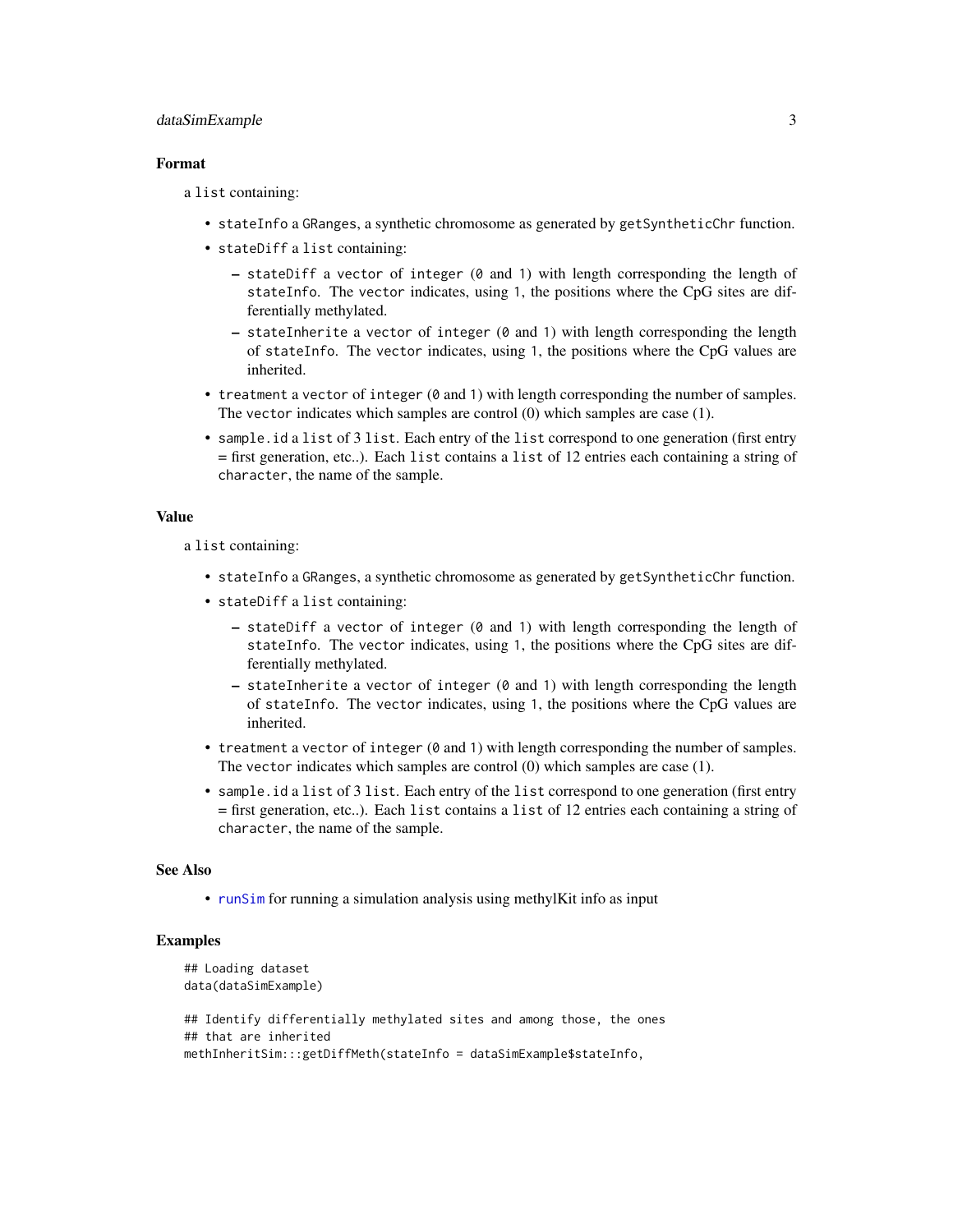<span id="page-3-0"></span>4 and 2008 and 2008 and 2008 and 2008 and 2008 and 2008 and 2008 and 2008 and 2008 and 2008 and 2008 and 2008 and 2008 and 2008 and 2008 and 2008 and 2008 and 2008 and 2008 and 2008 and 2008 and 2008 and 2008 and 2008 and

```
rateDiff = 0.2, minRate = 0.3, propInherite = 0.3)
```
<span id="page-3-1"></span>runSim *Simulate a multigeneration methylation experiment with inheritance*

#### **Description**

Simulate a multigeneration methylation case versus control experiment with inheritance relation using a real control dataset.

The simulation can be parametrized to fit different models. The number of cases and controls, the proportion of the case affected by the treatment (penetrance), the effect of the treatment on the mean of the distribution, the proportion of sites inherited, the proportion of the differentially methylated sites from the precedent generation inherited, etc..

The function simulates a multigeneration dataset like a bisulfite sequencing experiment. The simulation includes the information about control and case for each generation. Simulation dataset are saved in multiple files created in the directory specified by the user.

#### Usage

```
runSim(methData, nbSynCHR = 1, nbSimulation = 10, nbBlock = 100,
 nbCpG = 50, nbGenerator = 3, vNbSample = c(3, 6), vpbiff = c(0.9),
  vpDiffsd = c(0.1), vDiff = c(0.8), vInheritance = c(0.5),
  rateDiff = 0.01, minRate = 0.01, propInherite = 0.3, propHetero = 0.5,
 keepDiff = FALSE, outputDir = NULL, fileID = "s", minReads = 10,
 maxPercReads = 99.9, meanCov = 80, context = "CpG",
  assembly = "Rnor_5.0", saveGRanges = TRUE, saveMethylKit = TRUE,
  runAnalysis = FALSE, nbCores = 1, vSeed = -1)
```
#### Arguments

| methData     | an object of class methylogetheric the CpG information from controls (CTRL) that<br>will be used to create the synthetic chromosome. The methData object can also<br>contain information from cases but only the controls are used.                         |
|--------------|-------------------------------------------------------------------------------------------------------------------------------------------------------------------------------------------------------------------------------------------------------------|
| nbSynCHR     | a positive integer, the number of distinct synthetic chromosomes that will be<br>generated. Default: 1.                                                                                                                                                     |
| nbSimulation | a positive integer, the number of simulations generated for each parameter<br>(vNbSample, vpDiff, vDiff and vInheritance). The total number of simula-<br>tion is nbSimulation * length(vNbSample) * length(vpDiff) * length(vInheritance))<br>Default: 10. |
| nbBlock      | a positive integer, the number of blocks used for sampling. Default: 100.                                                                                                                                                                                   |
| nbCpG        | a positive integer, the number of consecutive CpG positions used for sampling<br>from methInfo. Default: 50.                                                                                                                                                |
| nbGeneration | a positive integer, the number of generations simulated. Default: 3.                                                                                                                                                                                        |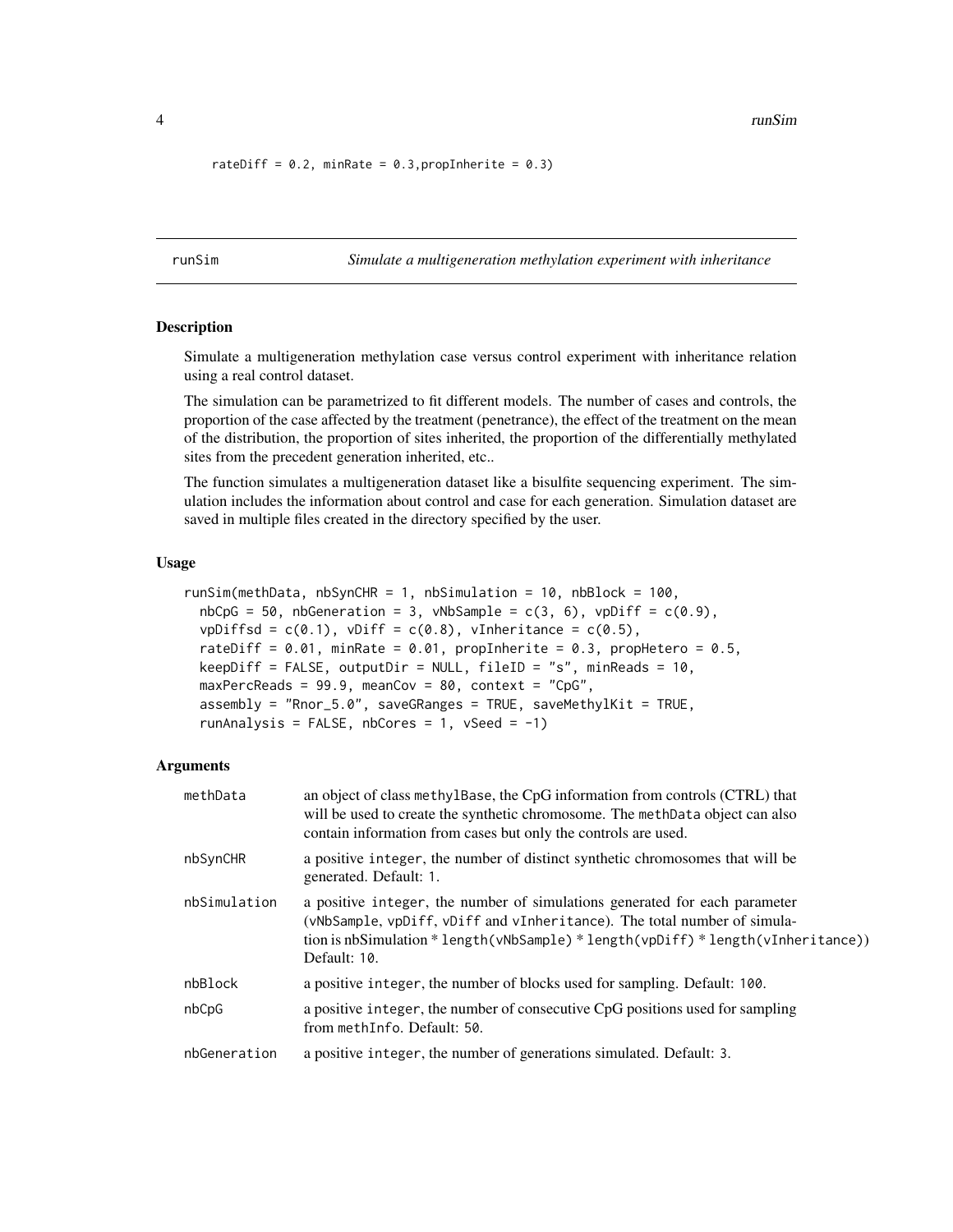#### runSim 5

| vNbSample    | a vector of distinct positive integer, the number of controls (CTRL) and cases<br>in the simulated dataset. In the simulated dataset, the number of CTRL equals<br>the number of cases. The number of CTRL do not need to be equal to the number<br>of Case in the real methData dataset. Default: c(3, 6).               |
|--------------|---------------------------------------------------------------------------------------------------------------------------------------------------------------------------------------------------------------------------------------------------------------------------------------------------------------------------|
| vpDiff       | a vector of distinct double superior to 0 and inferior or equal to 1, the mean<br>value for the proportion of samples that will have, for a specific position, dif-<br>ferentially methylated values. It can be interpreted as the penetrance. Note that<br>vpDiff and vpDiffsd must be the same length. Default: c(0.9). |
| vpDiffsd     | a vector of a non-negative double, the standard deviation associated to the<br>vpDiff. Note that vpDiff and vpDiffsd must be the same length. Default:<br>$c(0.1)$ .                                                                                                                                                      |
| vDiff        | a vector of distinct non-negative double included in $[0,1]$ , the proportion of<br>C/T for a case differentially methylated that follows a beta distribution where<br>the mean is shifted by vDiff from the CTRL distribution. Default: c(0.8).                                                                          |
| vInheritance | a vector of distinct non-negative double included in $[0,1]$ , the proportion of<br>cases that inherits differentially methylated sites. Default: c(0.5).                                                                                                                                                                 |
| rateDiff     | a positive double inferior to 1, the mean of the chance that a site is differentially<br>methylated. Default: 0.01.                                                                                                                                                                                                       |
| minRate      | a non-negative double inferior to 1, the minimum rate for differentially methy-<br>lated sites. Default: 0.01.                                                                                                                                                                                                            |
| propInherite | a non-negative double inferior or equal to 1, the proportion of differentially<br>methylated regions that is inherited. Default: 0.3.                                                                                                                                                                                     |
| propHetero   | a non-negative double between [0,1], the reduction of vDiff for the second and<br>following generations. Default: 0.5.                                                                                                                                                                                                    |
| keepDiff     | a logical, when TRUE, the differentially methylated sites will be the same for all<br>simulated datasets. Datasets generated using differents parameter values from<br>vector parameters (vpDiff, vDiff and vInheritance) wil all have the same<br>differentially methylated sites. Default: FALSE.                       |
| outputDir    | a string of character or NULL, the path where the files created by the function<br>will be saved. When NULL, the files are saved in a directory called "outputDir"<br>that is located in the current directory. Default: NULL.                                                                                            |
| fileID       | a string of character, a identifiant that will be included in each output file<br>name. Each output file name is composed of those elements, separated by "_":                                                                                                                                                            |
|              | • a type name, ex: methylGR, methylObj, etc<br>• a fileID                                                                                                                                                                                                                                                                 |
|              | • the chromosome number, a number between 1 and nbSynCHR                                                                                                                                                                                                                                                                  |
|              | • the number of samples, a number in the vNbSample vector                                                                                                                                                                                                                                                                 |
|              | • the mean proportion of samples that has, for a specific position, differen-<br>tially methylated values, a number in the vpDiff vector                                                                                                                                                                                  |
|              | • the proportion of C/T for a case differentially methylated that follows a<br>shifted beta distribution, a number in the vDiff vector                                                                                                                                                                                    |
|              | • the proportion of cases that inherits differentially sites, a number in the<br>vInheritance vector                                                                                                                                                                                                                      |
|              | • the identifiant for the simulation, a number between 1 and nbSimulation                                                                                                                                                                                                                                                 |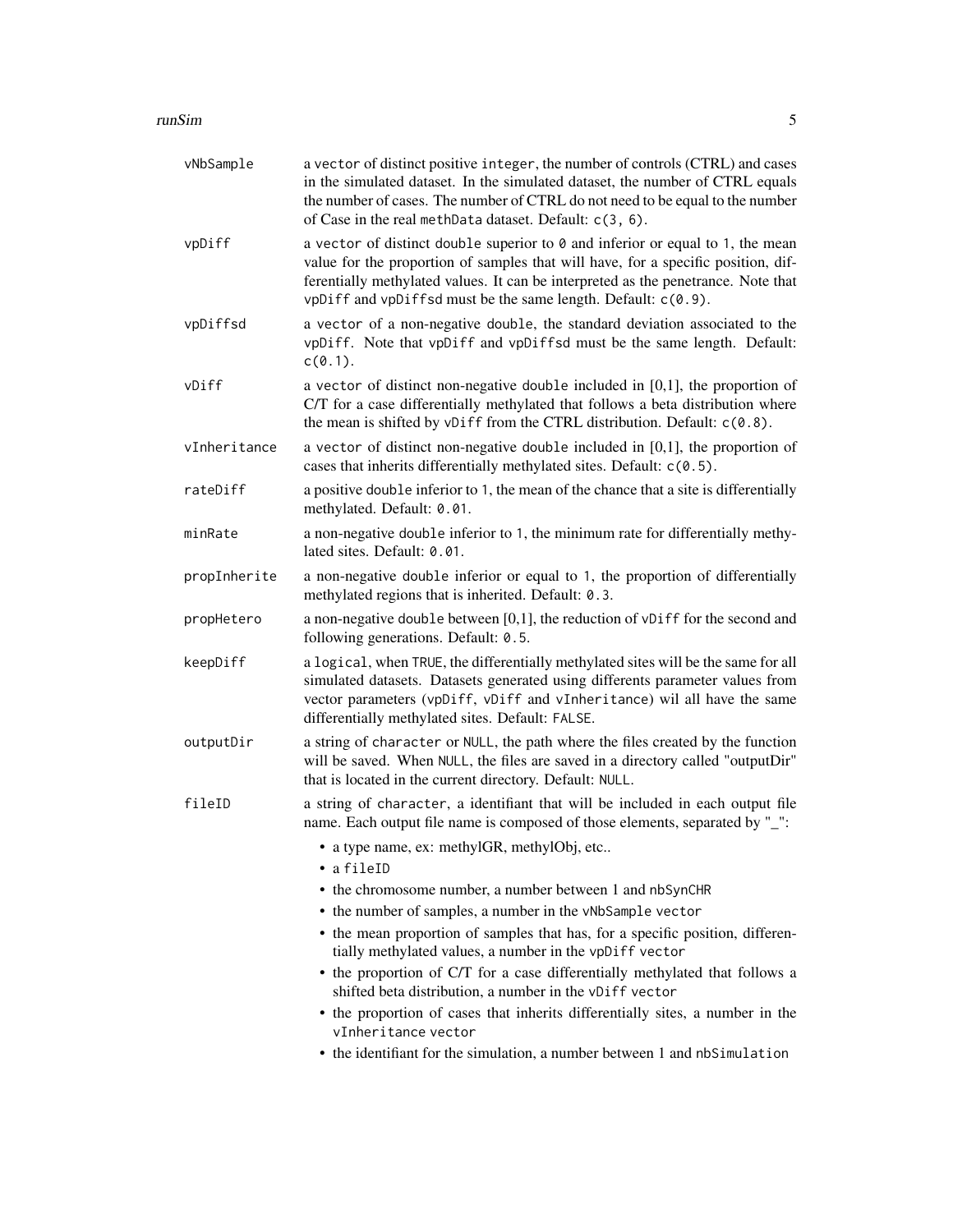• the file extension ".rds"

Default: "s".

- minReads a positive integer, sites and regions having lower coverage than this count are discarded. The parameter corresponds to the lo.count parameter in the methylKit package. Default: 10.
- maxPercReads a double between [0,100], the percentile of read counts that is going to be used as upper cutoff. Sites and regions having higher coverage than maxPercReads are discarded. This parameter is used for both CpG sites and tiles analysis. The parameter correspond to the hi.perc parameter in the methylKit package. Default: 99.9.
- meanCov a positive integer, the mean of the coverage at the simulated CpG sites. Default: 80.
- context a string of character, the short description of the methylation context, such as "CpG", "CpH", "CHH", etc.. Default: "CpG".
- assembly a string of character, the short description of the genome assembly, such as "mm9", "hg18", etc.. Default: "Rnor\_5.0".
- saveGRanges a logical, when true, the package save two files type. The first generate for each simulation contains a list. The length of the list corresponds to the number of generation. The generation are stored in order (first entry = first generation, second entry = second generation, etc..). All samples related to one generations are contained in a GRangesList. The GRangeaList store a list of GRanges. Each GRanges stores the raw mehylation data of one sample. The second file a numeric vector denoting controls and cases (a file is generates by entry in the vector parameters vNbSample). Default: TRUE.
- saveMethylKit a logical, when TRUE, for each simulations save a file contains a list. The length of the list corresponds to the number of generation. The generation are stored in order (first entry  $=$  first generation, second entry  $=$  second generation, etc..). All samples related to one generations are contained in a S4 methylRawList object. The methylRawList object contains two Slots: 1. treatment: A numeric vector denoting controls and cases. 2. .Data: A list of methylRaw objects. Each object stores the raw methylation data of one sample. Default: TRUE.

runAnalysis a logical, if TRUE, two files are saved for each simulation:

- 1. The first file is the methylObj... file formated with the methylkit package in a S4 methylBase object (using the methylKit functions: filterByCoverage, normalizeCoverage and unite).
- 2. The second file contains a S4 calculateDiffMeth object generated using the methylKit functions calculateDiffMeth on the first file.

#### Default: FALSE.

- nbCores a positive integer, the number of cores used when creating the simulated datasets. Default: 1 and always 1 for Windows.
- vSeed a integer, a seed used when reproducible results are needed. When a value inferior or equal to zero is given, a random integer is used. Default: -1.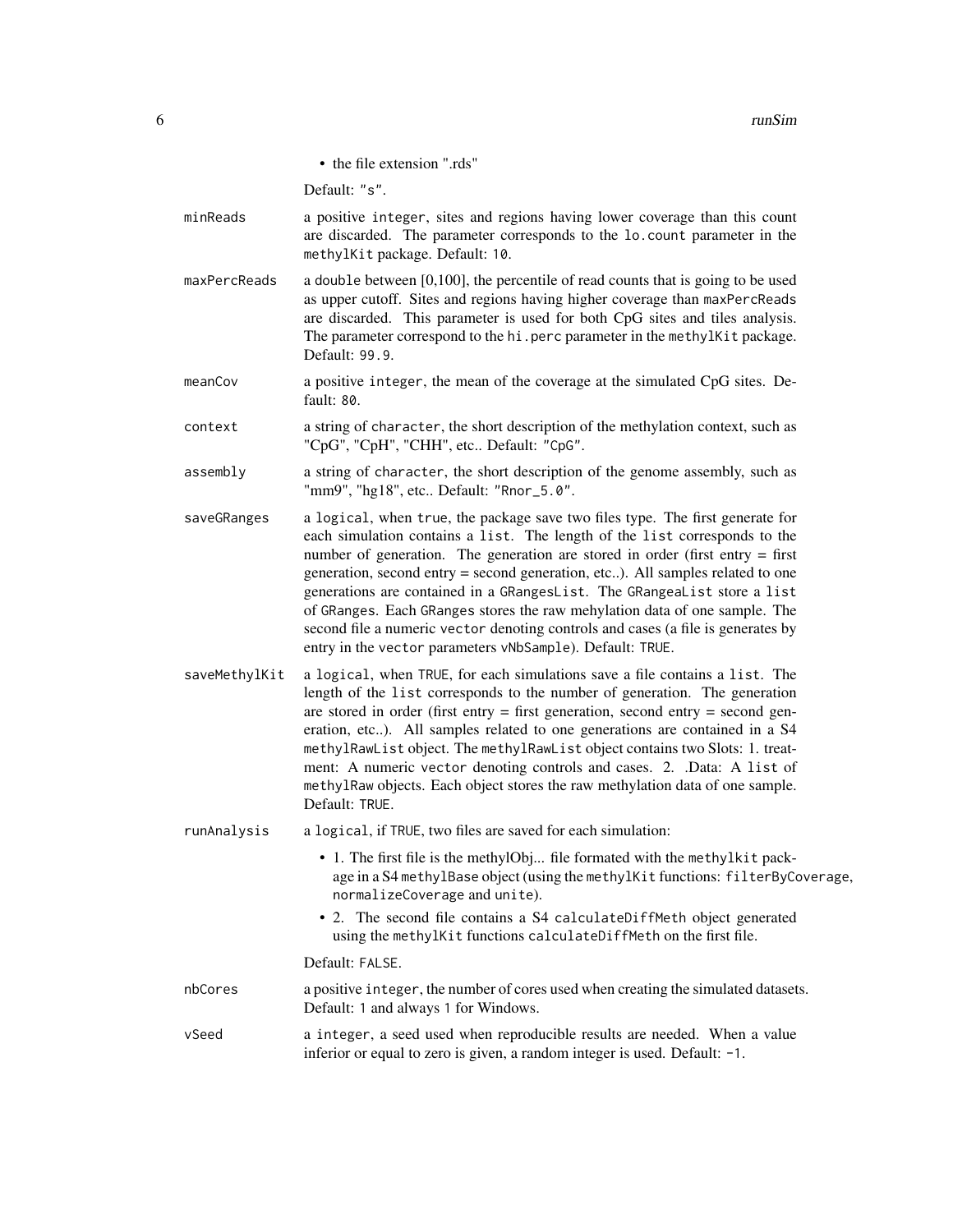#### <span id="page-6-0"></span>Value

0 indicating that the function have been successful.

#### Author(s)

Pascal Belleau, Astrid Deschenes

#### See Also

the vignette for detail description of the files created by the simulation.

#### Examples

```
## Load dataset containing methyl information
data(samplesForChrSynthetic)
## Set the output directory where files will be created
temp_dir <- "test_runSim"
## Create 2 simulated dataset (nbSimulation = 2)
## over 3 generations (nbGenration = 3) with
## 6 cases and 6 controls (nNbsample = 6) using only one set
## of parameters (vpDiff = 0.9, vpDiffsd = 0.1, vDiff = 0.8)
runSim(methData = samplesForChrSynthetic, nbSynCHR = 1, nbSimulation = 2,
   nbGenerator = 3, nbBlock = 10, nbCpG = 20, vNbSample = c(6),
   vpDiff = c(0.9), vpDiffsd = c(0.1), vDiff = c(0.8),
    vInheritance = c(0.5), rateDiff = 0.3, minRate = 0.2,
    propInherite = 0.3, propHetero = 0.5, outputDir = temp_dir,
    fileID = "F", nbCores = 1, vSeed = 32)## Delete the output directory and its content
if (dir.exists(temp_dir)) {
    unlink(temp_dir, recursive = TRUE, force = FALSE)
}
```
samplesForChrSynthetic

*All samples information, formated by* methylKit*, in a* methylBase *format (for demo purpose).*

#### **Description**

The object is a methylBase. There is 12 samples (6 controls and 6 cases). Each sample information is stored in a methylRaw object.

#### Usage

```
data(samplesForChrSynthetic)
```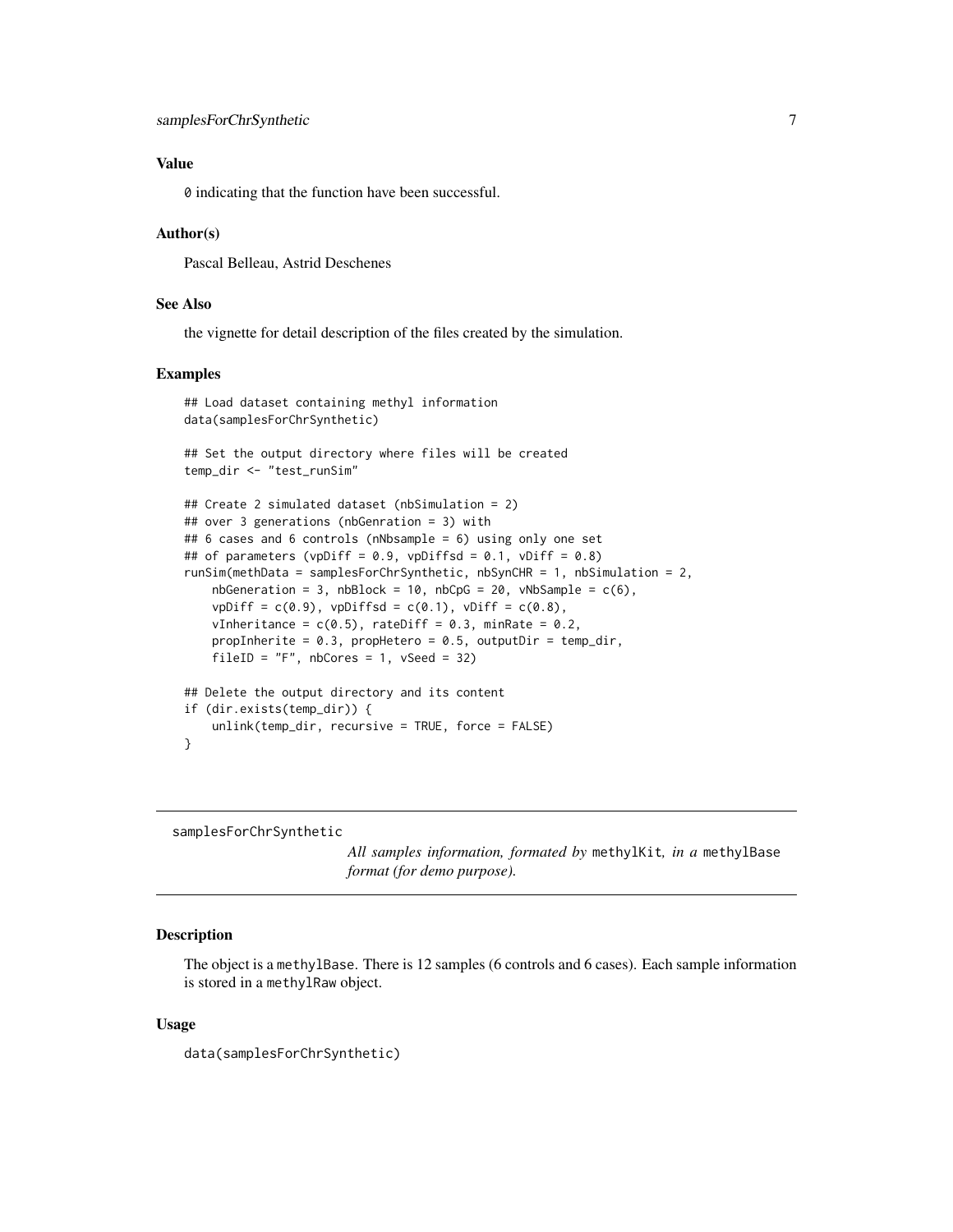#### <span id="page-7-0"></span>Format

A methylBase object contains the information for one generation. Each sample information is stored in a methylRaw object. There is methylRaw objects (6 controls and 6 cases).

#### Details

This dataset can be used to test the runSim function.

#### Value

A methylBase contains the information for one generation. Each sample information is stored in a methylRaw object. There is methylRaw objects (6 controls and 6 cases).

#### See Also

• [runSim](#page-3-1) for running a simulation analysis using methylKit info as input

#### Examples

```
## Loading dataset
data(samplesForChrSynthetic)
## Set the output directory where files will be created
temp_dir <- "test_samplesForChrSynthetic"
## Create 4 simulated dataset (nbSimulation)
## over 3 generations (nbGenration = 3) with
## 6 cases and 6 controls (nNbsample = 6) using only one set
## of parameters (vpDiff = 0.85, vpDiffsd = 0.1, vDiff = 0.8)
runSim(outputDir = temp_dir, fileID = "F1", nbSynCHR = 1,
   methData = samplesForChrSynthetic, nbSimulation = 4,
   nbBlock = 10, nbCpG = 20,
   nbGeneration = 3, vNbSample = c(6), vpDiff = c(0.85),
   vpDiffsd = c(0.1), vDiff = c(0.8),
   vInheritance = c(0.5), propInherite = 0.3,
   rateDiff = 0.3, minRate = 0.2, propHetero = 0.5,
   nbCores = 1, vSeed = 32## Delete the output directory and its content
if (dir.exists(temp_dir)) {
   unlink(temp_dir, recursive = TRUE, force = FALSE)
}
```